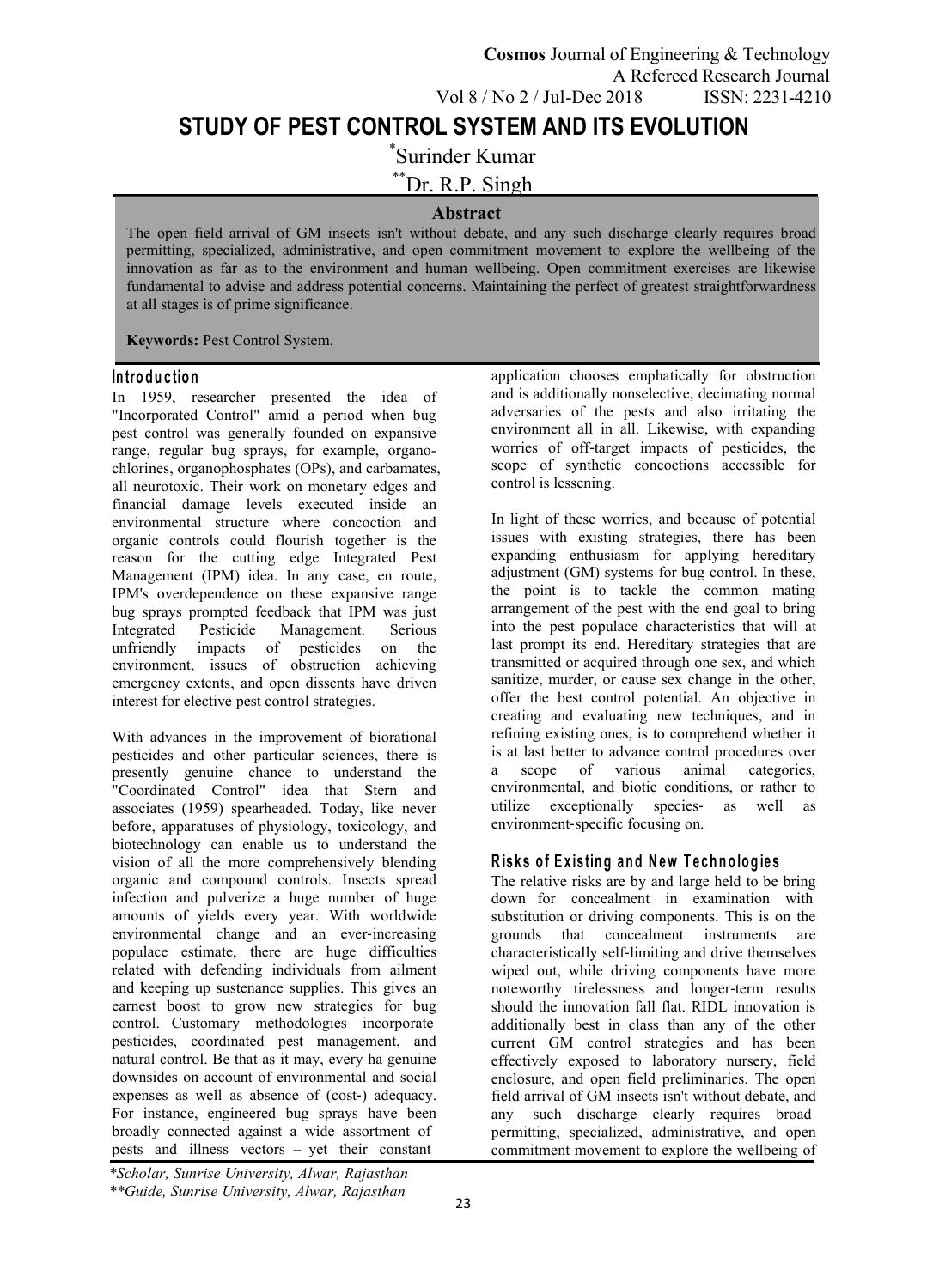the innovation as far as to the environment and human wellbeing. Open commitment exercises are likewise fundamental to advise and address potential concerns. Maintaining the perfect of greatest straightforwardness at all stages is of prime significance.

As far as GM, concerns are regularly raised about the security of the GM builds and the likelihood of getaway. Both are potential outcomes, anyway remote, whose risks should be computed and evaluated. On a basic level, single‐ and firmly connected hereditary units ought to be less impervious to recombination and henceforth breakdown than bigger or multicomponent frameworks. It is likewise critical to comprehend whether a definitive results of such a breakdown are probably going to be the accidental spread of presented qualities or progressive loss of the presented hereditary material. By and large, hazard relief and review systems for all GM techniques are fundamental to consider from the underlying confirmation of guideline arrange.

#### **R e v iew o f L ite ra tu re**

Wilkinson, C.F(2018) Pesticides are utilized generally in farming in the United States. At the point when viably connected, pesticides can murder or control pests, including weeds, insects, parasites, microscopic organisms, and rodents. Substance pest control has added to sensational increments in yields for most real foods grown from the ground crops. Its utilization has prompted generous upgrades in the course of recent years in the amount and assortment of the U.S. diet and subsequently in the strength of people in general. On the negative side, numerous pesticides are unsafe to the environment and are known or suspected to be dangerous to people. They can deliver an extensive variety of unfriendly consequences for human wellbeing that incorporate intense neurologic lethality, perpetual neuroformative debilitation, malignant growth, regenerative brokenness, and conceivably brokenness of the invulnerable and endocrine frameworks.

W J Lewis et al., (2017) A basic move to an aggregate framework approach for yield security is direly expected to determine heightening monetary and environmental results of fighting rural pests. Pest management systems have for quite some time been commanded by missions for "silver projectile" items to control pest flare-ups. In any case, overseeing undesired factors in biological systems is like that for different frameworks, including the human body and social requests. Involvement in these fields substantiates the way that restorative intercessions into any framework are successful just for here and now alleviation on the grounds

that these externalities are soon "killed" by countermoves inside the framework. Long haul goals can be accomplished just by rebuilding and dealing with these frameworks in manners that boost the variety of "worked in" preventive qualities, with helpful strategies serving entirely as reinforcements to these regular controllers. To date, we have neglected to join this fundamental standard into the standard of pest management science and keep on relapsing into a foot race with nature. In this report, we set up why an aggregate framework approach is basic as the directing reason of pest management and give contentions with respect to how prior endeavors for change and current standard activities by and large neglect to pursue this rule. We at that point draw on rising learning about multitrophic level associations and other particular discoveries about management of biological systems to propose a crucial redirection of pest management techniques that would respect this rule and, hence, be economical. At long last, we talk about the potential huge advantages of such a focal move in pest management rationality.

P L Leftwich (2015) The prerequisite to grow new procedures for creepy crawly control that limit negative environmental effects has never been all the more squeezing. Here we talk about populace concealment and populace substitution advances. These incorporate sterile creepy crawly strategy, hereditary disposal techniques, for example, the arrival of insects conveying a predominant deadly (RIDL), and quality driving instruments offered by intracellular microbes and homing endonucleases. We likewise survey the capability of more up to date or underutilized strategies, for example, conceptive obstruction, CRISPR innovation, RNA impedance (RNAi), and hereditary underdominance. We center around understanding standards and potential viability from the point of view of transformative science. This offers valuable bits of knowledge into systems through which potential issues might be limited, similarly that a comprehension of how obstruction develops is critical to abating the spread of anti-toxin and bug spray opposition. We presume that there is a lot to pick up from applying standards from the investigation of opposition in these different situations – particularly, the selection of combinatorial ways to deal with limit the spread of obstruction advancement. We finish up by examining the engaged utilization of GM for creepy crawly pest control with regards to present day protection arranging under land‐sparing situations.

F Rebaudo et al., (2015) Climate changes are happening quickly at both local and worldwide scales. Ranchers are looked with the test of growing new horticultural practices to assist them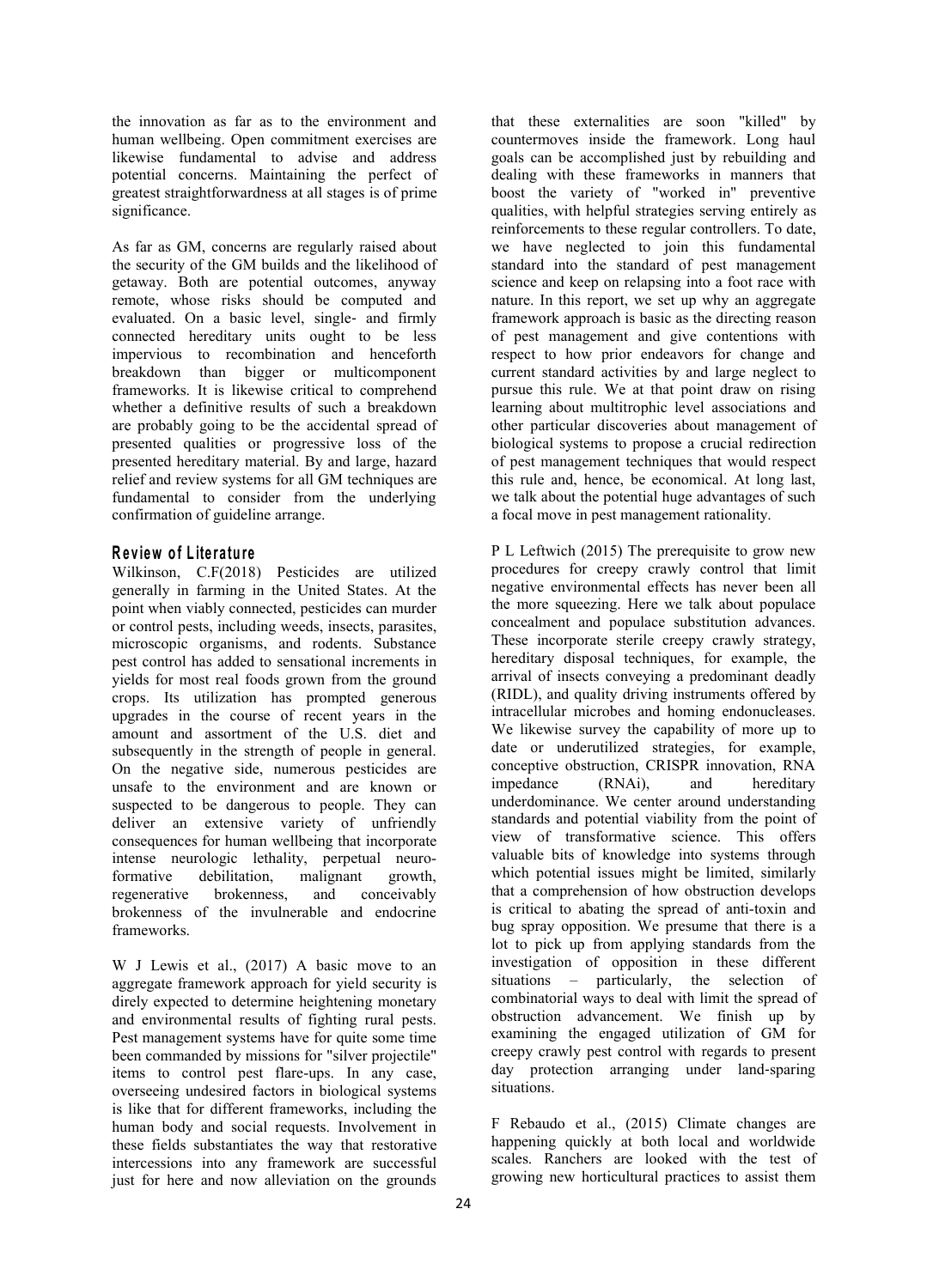with coping with erratic changes in environmental, social, and monetary conditions. Under these conditions, versatile management requires a rancher to learn by checking temporary techniques and evolving conditions, and afterward Biotechnology Laboratories in Seibersdorf, 35 km incrementally alter management rehearses in light of new data. Investigating versatile management will build our comprehension of the hidden procedures that interface rancher social orders with their environment crosswise over reality, while representing the effects of a capricious atmosphere. Here, we evaluated the effects of temperature and product cost, as surrogates for atmosphere and financial changes, on agriculturists' versatile management in harvest pest control utilizing a specialist based demonstrating approach. Our model mimicked a fake society of agriculturists that depended on field information got in the Ecuadorian Andes. Agriculturists were spoken to as heterogeneous self-sufficient specialists who communicate with and impact one another, and who are fit for adjusting to changing environmental conditions. The aftereffects of our reenactment propose that variable temperatures prompted less powerful pest control techniques than those utilized under stable temperatures. Besides, agriculturists utilized data increased through their own past involvement or through communications with different ranchers to start a versatile management approach. At a more extensive scale, this investigation creates in excess of an expanded comprehension of versatile management; it features how individuals rely upon each other to oversee regular issues.

S E Naranjo et al.,(2015) Biological control is a hidden mainstay of coordinated pest management, yet little spotlight has been set on doling out financial incentive to this key environment benefit. Setting natural control on a firm monetary establishment would widen its utility and reception for feasible yield insurance. Here we talk about methodologies and techniques accessible for valuation of organic control of arthropod pests by arthropod characteristic foes and abridge monetary assessments in established, augmentative, and protection natural control. Accentuation is set on valuation of preservation natural control, which has gotten little consideration. We distinguish a portion of the difficulties of and open doors for applying financial aspects to organic control to progress coordinated pest management. Cooperation among assorted researchers and partners will be required to quantify the immediate and aberrant expenses and advantages of organic control that will enable agriculturists and others to disguise the advantages that boost and quicken selection for private and open great.

#### **In s e c t P e s t C o n tro l L ab o ra to ry**

The Insect Pest Control Subprogramme does R and D exercises at the Insect Pest Control Laboratory situated at the FAO/IAEA Agriculture and southeast of Vienna. The Laboratory has some expertise in connected research, and technique improvement and adjustment, as required by operational Field Projects applying the SIT in Member States. This supplements CRPs and addresses holes in connection to mass raising, cleansing, quality control, conduct and hereditary of real creepy crawly pests of agribusiness, veterinary and human significance, for example, natural product flies, moths, tsetse flies and mosquitoes.

The Laboratory additionally gives preparing and benefits including the supply of organic materials, arrangement of direction on the improvement and utilization of hardware and master bolster for Coordinated Research Projects and Field Projects. What's more, the Insect Pest Control Laboratory is a reference place for creepy crawly strains and freaks.

The Laboratory is at present staffed with five to six research researchers and 12 perpetual specialized care staff. The Laboratory gets constantly colleagues and logical guests for preparing for a differing timeframe relying upon the theme and either take part in one of the working exercises or complete an exploration venture. The Laboratory likewise have experts, holidays and visiting researchers for short or long haul periods. It has broad bug raising offices, including isolate offices, preparing zones, a sub-atomic laboratory, a gamma irradiator and a X beam source most vital thing to comprehend about a pest for viable control: Its science and conduct: Today's Integrated Pest Management (IPM) is a science-constructed program that depends in light of the comprehension of a pest's science and conduct, with the desire that experts will utilize numerous devices to deal with a pest issue. Pests have fluctuating sustenance inclinations and natural surroundings; contrasting life cycles, bolstering stages, and grown-up life expectancies; and unique temperature edges and capacities for flight and bundle entrance. All are vital in choosing the best technique for control, and in lessening favorable conditions by which the insects live and breed. Similarly as with numerous parts of nourishment security, most critical for avoidance and control is understanding the hazard: the pests that are well on the way to pervade your item and office, the most dangerous life stages and methods for section, and the best strategies for anticipation and control.